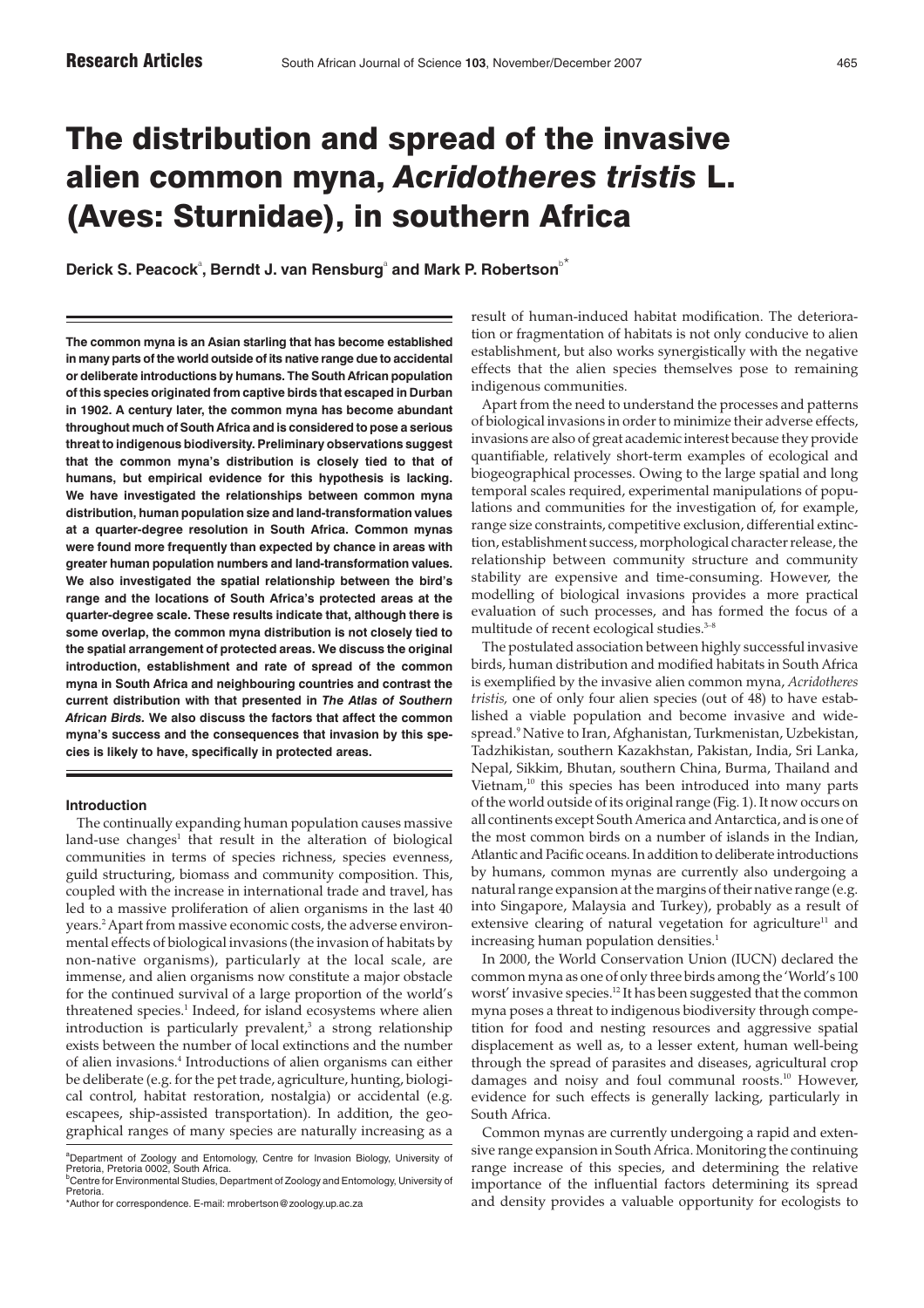

Fig. 1. Worldwide distribution of the common myna, Acridotheres tristis. Small populations, or populations thought to be extinct, are indicated with circles.

manage current, and predict future, avian invasion within the region. In particular, monitoring the common myna's historical and future response to South Africa's large range of climatological and environmental variables, and determining how the localized spatial distribution of major urban centres in South Africa affects its local population densities,13,14 should be prioritized. Ultimately, the results of such studies should be compared with those from other countries suffering similar invasive problems in order to generalize and address the invasion more efficiently.

Throughout its introduced range as well as within its native range,<sup>10</sup> the common myna's distribution and population densities seem to be closely tied to that of people. In South Africa, the birds are seldom encountered away from human settlement, even in predominantly natural areas. However, empirical testing and statistical confirmation of this tentative pattern is lacking. In this paper we aim to determine whether the distribution of the common myna is indeed tied to unusually high human population size and other anthropogenic activities such as areas characterized by high land transformation levels. In view of the potential threats that mynas pose to indigenous biodiversity, we also investigate, at the national scale, the relationship between myna distribution patterns and the spatial location of protected areas to understand better the extent to which this species is encroaching upon existing conservation areas. In addition, we provide an updated distribution map of the common myna's range in South Africa, showing the latest published and sight records, and discuss its initial introduction, establishment and spread in South Africa and neighbouring countries.

#### **Methods**

Based on the South African Bird Atlas Project (SABAP) data set,<sup>15</sup> which captures distributional data for birds (mainly in the period 1987–1991) in 1971 quarter-degree grid (QDG) cells  $(15' \times 15', c. 676 \text{ km}^2)$ , common mynas were found to be present in 256 cells across South Africa. To determine whether cells representing this species are characterized by higher numbers of humans and land transformation than expected by chance, we calculated, at the quarter-degree resolution, the mean human population size (based on the 1996 census data<sup>16</sup>) and percentage land transformation,<sup>13,14</sup> respectively, of these 256 cells. These values were then compared with the mean human population size and percentage land transformation, respectively, found in 10 000 random draws of 256 cells. These grid cells were selected from a pool of all possible grid cells with human population size and land transformation values, i.e. 1971 quarter-degree grid cells covering South Africa. In a similar fashion, we determined whether the cells representing common mynas contained smaller proportions of protected areas than expected by chance.

The 1996, South African population census data supplied by *Statistics South Africa* (as numbers of humans per quarter-degree grid cell)<sup>16</sup> were used for analysis instead of the most recent 2001 population census data<sup>17</sup> as the former data set better represents the years during which the SABAP data were compiled. As there is a chance that reporting rates could be higher in areas where human population density is greater, we did not compare the number of individual birds (i.e. common myna abundances) reported per grid cell with human population density. Instead, we selected those grid cells where the species had been observed at least once and compared the population density in these with randomly drawn grid cells. The birds are conspicuous and easily detected due to their distinctive appearance and frequent vocalizations. They are thus likely to have been reported in grid cells where they were present, thus reducing the likelihood of sampling bias. The likelihood of having false negatives, even in areas characterized by relatively low sampling effort, should therefore be low and have little influence on the overall patterns observed.

Data on land transformation were obtained by calculating the percentage of each land-cover class in each quarter-degree cell, based on six transformed land-cover classes provided by Fairbanks *et al.*<sup>14</sup> and Thompson.<sup>13</sup> These land-cover values were then summed in each grid cell. These classes were based on seasonally standardized Landsat TM satellite imagery captured primarily during 1994/95 and included cultivated lands, forest plantations, urban/built-up lands, mines and quarries, degraded lands, and water bodies. Finally, the proportion of protected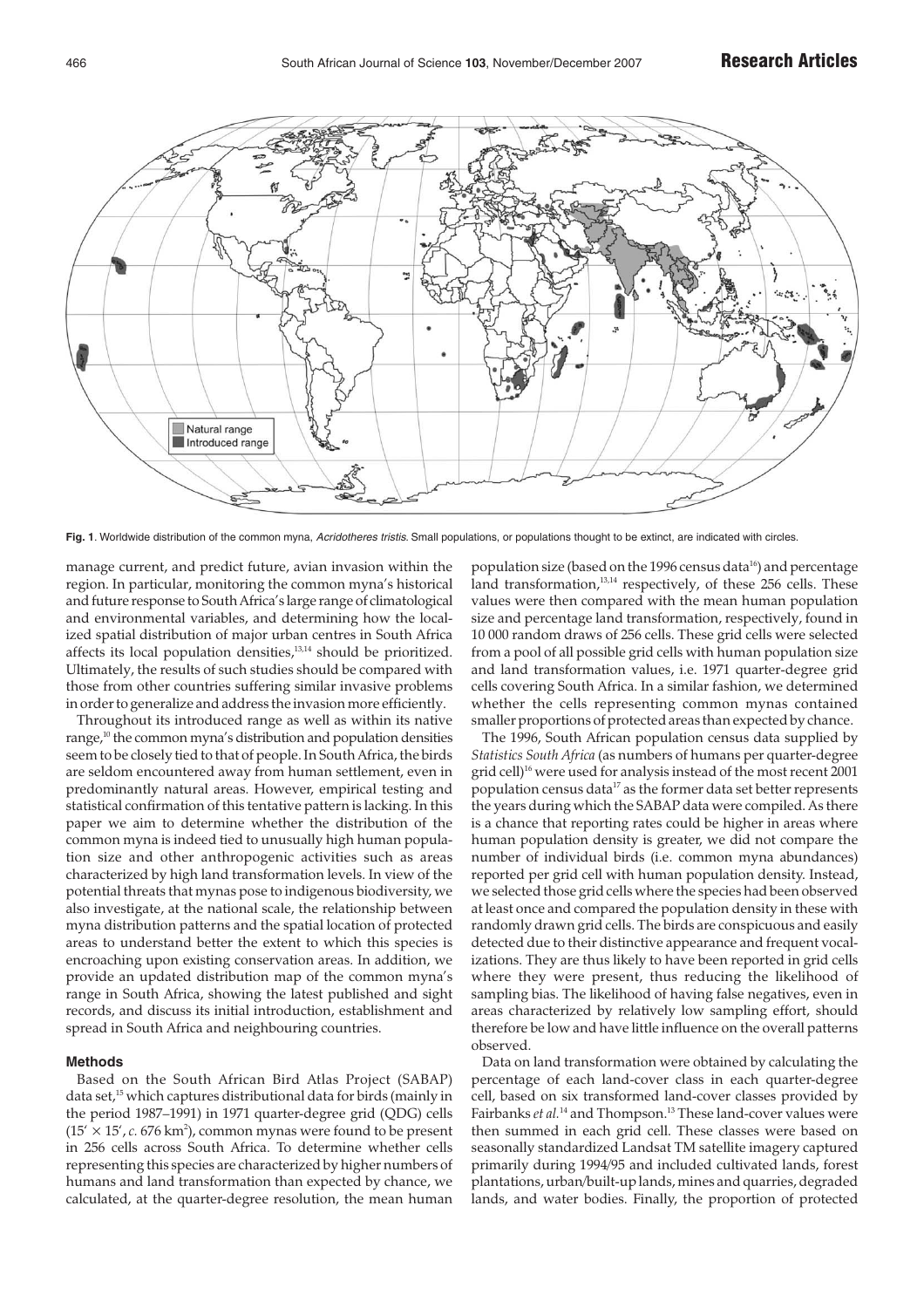

**Fig. 2**. South Africa's protected area network in relation to the spatial distribution of quarter-degree grid cells representing common myna distribution across the country. The figure shows all the available distribution records for the common myna up to 2006 (incorporating the South African Bird Atlas Project<sup>15</sup>). The inset shows a section of the central lowveld, including the Kruger National Park. The inset is at double the scale of the main map.

land in each cell was obtained by overlapping the quarterdegree grid with all 637 national level protected areas mapped in the World Database on Protected Areas.<sup>18</sup>

In order to provide an updated distribution map of the common myna's range in South Africa, dates, locations and details of sight records were collected from a variety of Internet websites (including private birder websites, birding ecotourism sites and online atlassing sites $19,20$ , birding mailing lists and from personal observations. In addition, specific requests for information were posted on South Africa's national birder communication mailing list, SABirdnet (400+ subscribers), and the regionally-based Pretoria BirdNet (380+ subscribers). These records were for the period 1997–2006, spanning almost a decade after the publication of *The Atlas of Southern African Birds.*<sup>15</sup> Sight records were then augmented by the Avian Demography Unit's Birds in Reserves Project data<sup>19</sup> and the Pretoria Conservation Challenge electronic bird monitoring data<sup>20</sup> and overlaid on the SABAP distributional data.15 Historical records were obtained from the literature, particularly several regional atlases, such as Cyrus & Robson<sup>21</sup> and Tarboton *et al.*<sup>22</sup>

#### **Results**

### Association with humans and prevalence in conservation areas

The quarter-degree grid cells representing common myna distribution had significantly greater human population densities and land transformation values, respectively, than expected by chance  $(P < 0.0001, 10000$  permutations). The total percentage of protected areas contained in the quarter-degree grid cells in which the common myna has been recorded was no different from that of the randomly drawn grid cells ( $P = 0.155$ , 10 000 permutations; see also Fig. 2). This indicates that there is some degree of spatial overlap (at this resolution) between the existing protected area network and common myna distribution based on the SABAP data set.<sup>15</sup>

However, more than a decade has passed since the data on which our analysis is based were collected. During this period, common mynas underwent a considerable range expansion, and it is likely that an analysis of the correlation between human distribution, protected areas and the latest distributional data for this species might yield different results. Given the poor spatial coverage of the latest available distributional data, however, such an analysis is better postponed until a more extensive data set, gathered in a standardized fashion, is available.

#### Original introductions and early spread (1888–1987)

The common myna has been independently introduced into South Africa on at least two, or possibly three, occasions. First, an apparently unsuccessful introduction of birds from Mauritius occurred in Durban, KwaZulu-Natal, in 1888 (Fig. 3).<sup>23</sup> This was followed in 1902 by the establishment of escapees from the pet bird trade, primarily of the subspecies *A. t. tristoides* from Burma and Assam.24 A third introduction, this time of the nominate subspecies, apparently occurred in Johannesburg, Gauteng, in the late 1930s,<sup>23</sup> the species first being sighted in Johannesburg's northern suburbs in 1938.<sup>25</sup> The closest to Johannesburg that mynas had been recorded at that stage was Dundee, KwaZulu-Natal (approximately 330 km away) and it was thus assumed that the isolated Johannesburg population constituted an independent introduction. This assumption was supported by the fact that the Gauteng birds were of the nominate subspecies *A. t. tristis.* However, the possibility that a smaller number of the birds introduced to Durban in 1902 were in fact of the nominate subspecies has been raised.<sup>26</sup> This, coupled with records of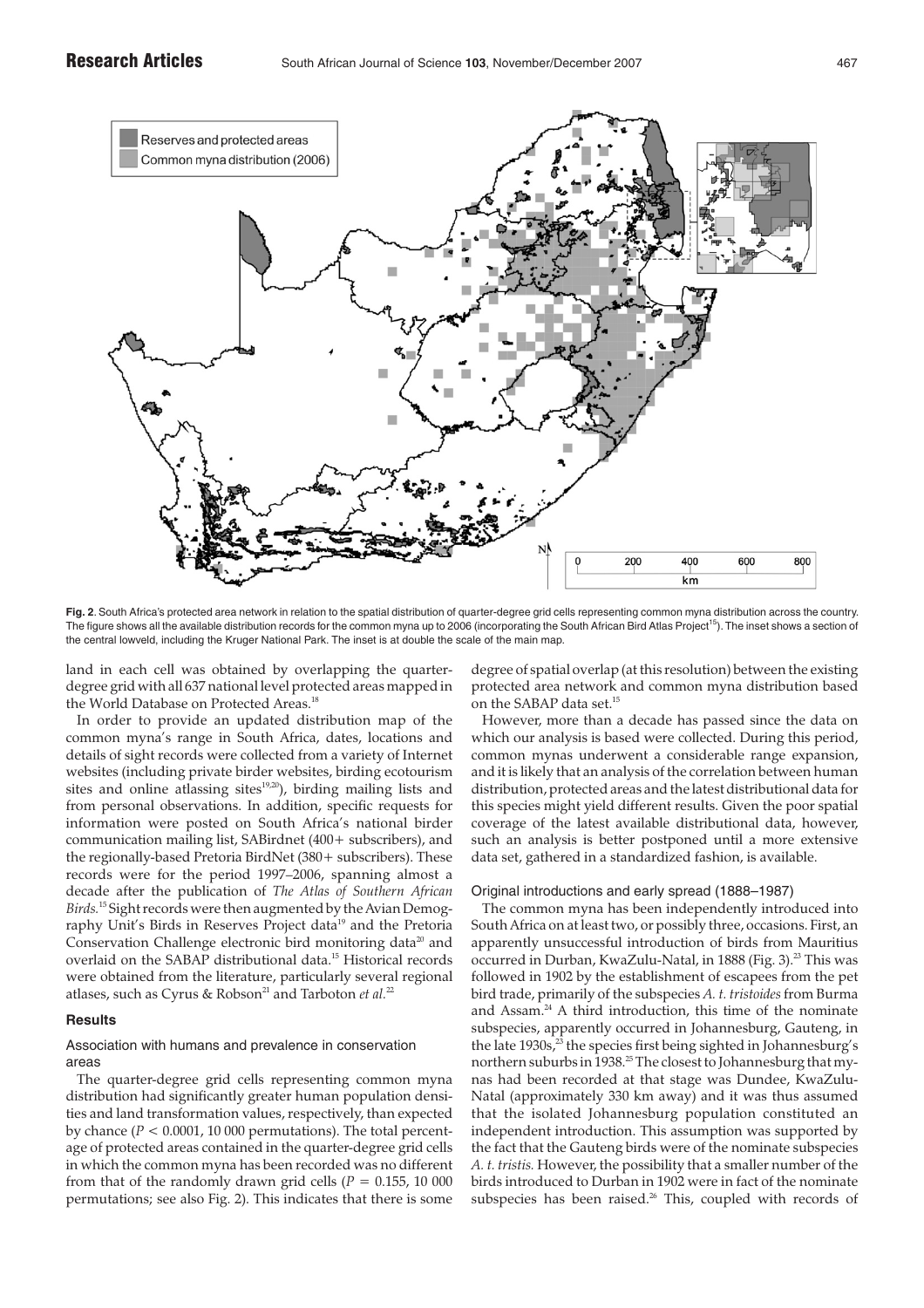

**Fig. 3**.Localities mentioned in the description of the introduction and early spread of the common myna in South Africa.The year indicates when the species was recorded at a particular locality.Durban 1902;Piet, Pietermaritzburg 1930;Jhb, Johannesburg 1938;Dun, Dundee 1938;Hlu, Hluhluwe 1980;Pta, Pretoria 1955;Pot, Potchefstroom 1967; Rus, Rustenburg 1981; Bar, Barberton 1983; Cape Town 1980s; Car, Carletonville 1987; Sec, Secunda 1987; Bre, Breyten 1987; Ame, Amersfoort 1987; Vol, Volksrust 1987; Wak, Wakkerstroom 1987; Kim, Kimberley 1975 & 1977 (did not establish). Further details on localities can be found in Appendix 1 in supplementary material online at www.sajs.co.za

long-distance dispersal of ringed common mynas (e.g. one bird was recovered 381 km from its capture site in little more than a year<sup>27</sup>) and the uncertain validity of the *tristoides* subspecies makes the independence of these two introductions doubtful (see Discussion for more details).

The Durban birds reached Pietermaritzburg (some 65 km inland from Durban) in approximately 28 years, $^{23}$  and continued to invade much of the interior and coastal regions of KwaZulu-Natal in the next 20 years. By 1980, common mynas had invaded as far north as Hluhluwe (Fig. 3), and as far as southern KwaZulu-Natal (where predominantly recorded as a nonbreeding visitor<sup>23</sup>) and westwards over much of the interior regions. Interestingly, they avoided the higher-lying midlands (KwaZulu-Natal) below the Drakensberg escarpment, but extended north-westwards over similar altitudes, perhaps following a major highway linking Gauteng with Durban. The more subtropical northern areas, such as northern KwaZulu-Natal, had not been markedly invaded by 1980.

The spread of mynas in Gauteng (following the postulated 1930s introduction) seems to have progressed at a slower rate than those in KwaZulu-Natal. They were first recorded in Orchards and Bramley in the northern suburbs of Johannesburg in 1938 (where their distribution was estimated to be less than '10 square miles'25). The first sight records in the southern suburbs of Johannesburg (a mere 20 km away) were obtained around 1960. After a considerable initial lag, the birds reached Pretoria (58 km

north of Johannesburg) in 1955. However, they did not become widely established there until the 1980s, thus showing a similar lag period to the KwaZulu-Natal populations. Their spread in Pretoria did not seem to follow a linear front or to radiate from a central point, as they were recorded in new locations all around the city (e.g. Hartbeespoort Dam, Pretoria West, Centurion, Swartkops, Wierda Park, East Lynne, Silverton and Hatfield) within six years.<sup>25</sup> In the North West province, mynas reached Potchefstroom in 1967 and Rustenburg in 1981. They had also been recorded in Carletonville (Gauteng), Secunda, Breyten, Amersfoort, Volksrust and Wakkerstroom (Mpumalanga) by 1987 and Barberton (the easternmost locality in the former Transvaal province) by 1983.<sup>22</sup>

The propensity of common mynas to reach isolated locations is also demonstrated by records of breeding attempts in Cape Town in the early 1980s, sight records of single birds near Mahalapye, Botswana in 1975,<sup>24</sup> and records of birds breeding, but failing to become established in Kimberley, Northern Cape, in 1975 and 1977. It is unclear, however, if the birds reached Kimberley of their own accord or whether they were introduced.

#### The Southern African Bird Atlas Project data (1987–1991)

The publication of *The Atlas of Southern African Birds*<sup>15</sup> presented the first detailed map of the entirety of the common myna's distribution range in South Africa (Fig. 4). The 256 quarter-degree grid cells in which the common myna was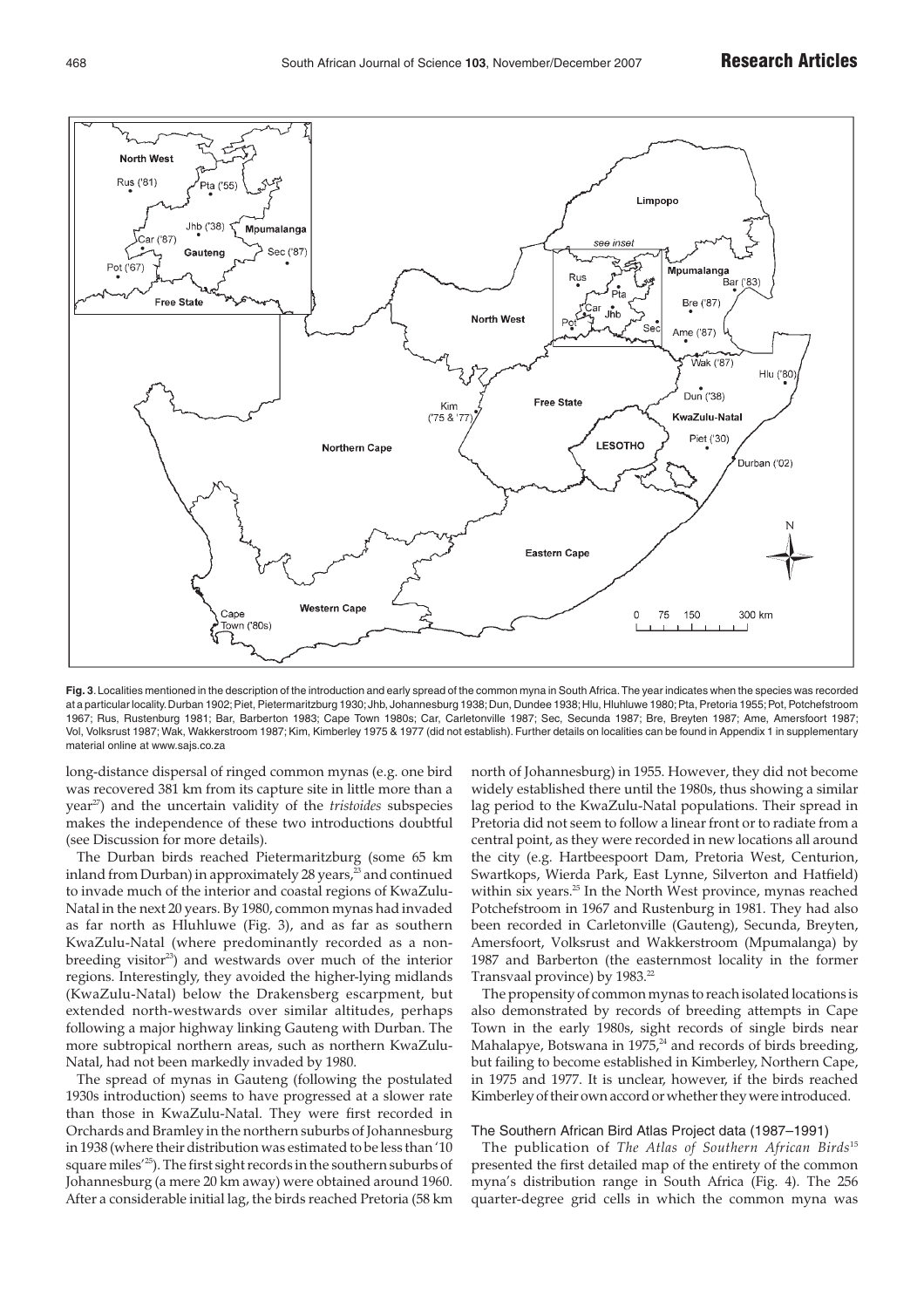

**Fig. 4**. The common myna's distribution in South Africa and Lesotho (Les.) at quarter-degree scale. The SABAP data are indicated in light grey and post-SABAP data in dark grey. The provinces of South Africa appear in bold. Abbreviations for localities: Ac, Acornhoek; All, Alldays; Bel, Bela-Bela (Warmbaths); Blo, Bloemfontein; Bri, Brits; Bu, Bushbuckridge; Den, Dendron; Dou, Douglas; Ho, Hoedspruit; Jag, Jagersfontein; Jhb, Johannesburg; Kim, Kimberley; Kok, Kokstad; Lic, Lichtenburg; Low, Lower Sabie; Mab, Mabula; Mad, Madikwe Game Reserve; Mag, Magoebaskloof; Mak, Makhado (Louis Trichardt); Mal, Malelane; Map, Maputsoe; Maq, Marquard; Mar, Martin's Drift; Mas, Maseru; Mma, Mmabatho; Mod, Modimolle (Nylstroom); Mor, Morija; Mus, Musina; Nel, Nelspruit; Nor, North West Bird Sanctuary; Or, Orpen Gate; Ott, Ottoshoop; Pau, Paulpietersburg; Pet, Petrusburg; Pil, Pilanesberg National Park; Pin, Pienaarsrivier; Pog, Potgietersrus; Pol, Polokwane (Pietersburg); Pon, Pontdrif; Rom, Roma; Rut, Rust de Winter; Sk, Skukuza; Ta, Talamati; Tha, Thabazimbi; The, Theunissen; Ty, Teyateyaneng; Umt, Umtata; Utr, Utrecht; Vaa, Vaalwater; Vak, Vaalkop Dam Nature Reserve; Viv, Vivo; Vrh, Vryheid; Vry, Vryburg; Win, Winburg; Zee, Zeerust. Further details on localities can be found in Appendix 1 online.

recorded represents a total of 5.6% of southern Africa's area, and was based on a total of 16 969 records.<sup>15</sup> The species was reported on a mean of 42.2% of the atlas cards received for these 256 QDS grids. Despite its distribution being essentially restricted to the eastern half of South Africa and (then) excluding any of the neighbouring countries (Zimbabwe, Botswana, Namibia and Mozambique), the common myna was southern Africa's fourth-most common representative of the 14 southern African starlings (family Sturnidae), being topped by two indigenous species and the alien invasive common starling (*Sturnus vulgaris*). Out of a list of 48 alien birds introduced into South Africa,<sup>9</sup> the common myna is the fourth-most regularly reported species, being eclipsed only by the house sparrow (*Passer domesticus*) (61 222 records), common starling (21 667 records) and the feral pigeon (*Columba livia*) (18 449 records).

A comparison of the SABAP15 data and maps presented in Cyrus  $\&$  Robson<sup>21</sup> in 1980 reveals little difference in the KwaZulu-Natal distribution, apart from some expansion to the north (now extending to 27°30'S, with individuals recorded on occasion in northern Zululand).15 In addition, higher-lying areas below the escarpment were also invaded, with records right up to the border of Lesotho.<sup>15</sup> The notable gap in distribution south of Swaziland during the  $1980s^{21}$  was also invaded to some extent, the birds having reached Utrecht, Vryheid and Paulpietersburg by 1991.15 There is a remarkably sharp cut-off in the southwestern edge of the KwaZulu-Natal range, along 29°45'E,<sup>15</sup> probably reflecting the border of the former Transkei homeland (now the KwaZulu-Natal–Eastern Cape boundary). Apart from a population in Kokstad and an isolated population north of Umtata, the birds were not recorded southwest of this line, and first reappear in Port Elizabeth (approximately 540 km southwest, as the myna flies).<sup>15</sup> The only record for the Western Cape province was obtained on the coast near Hermanus.<sup>15</sup> This population is at least 590 km from the nearest isolated population (Port Elizabeth) and approximately 1090 km from the nearest edge of the main distribution (southern KwaZulu-Natal).

In the former Transvaal province (Gauteng, Mpumalanga, Limpopo and the eastern North West), a more dramatic range expansion is revealed in the SABAP data (as compared with Tarboton *et al.*<sup>22</sup>). In particular, common mynas greatly expanded their range on an east–west axis, showing an essentially continuous distribution from 26°E (Zeerust, Ottoshoop) eastwards to the border of Swaziland. On a north–south axis, common mynas then occurred in continuous band from the northern Free State (27°S) to about 25°S, with the northernmost records obtained at Modimolle (Nylstroom). However, the birds were largely absent from the Limpopo province at that time. Their distribution also extended patchily across much of the northeastern and northern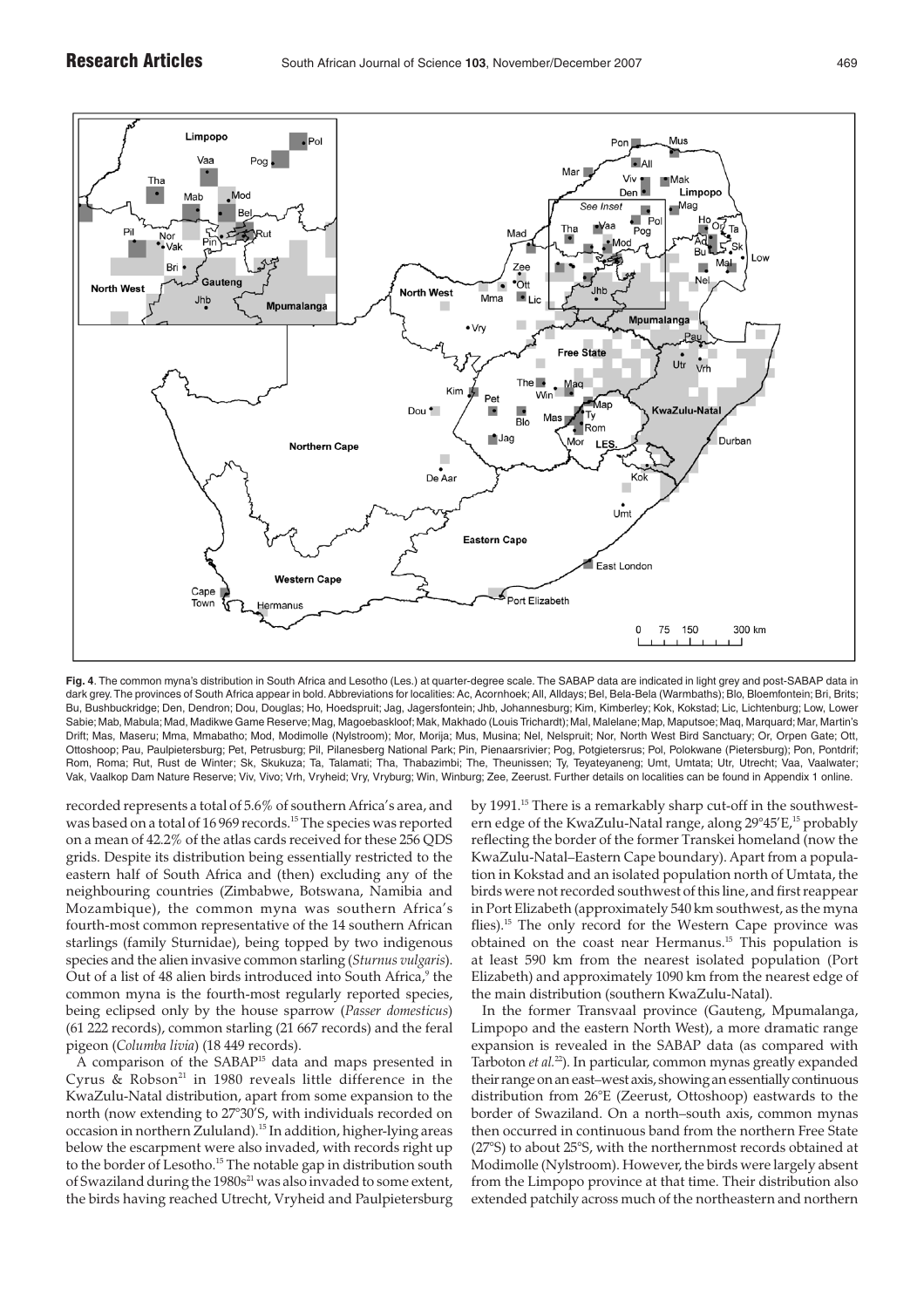Free State, reaching Winburg in the southwest. Visual inspection of the SABAP map shows an interesting zone of reduced reporting rates in the eastern Free State, southern Mpumalanga and north-western KwaZulu-Natal, which might correspond to a gap between populations derived from the Gauteng and KwaZulu-Natal introductions (Fig. 4). Small outlying populations of common mynas were also recorded in the North West province, e.g. near Mmabatho/Mafikeng and northwest of Vryburg, and in the Northern Cape, e.g. Douglas and north of De Aar.

#### Post-SABAP spread (1992–2006)

The continuing range expansion of the common myna in South Africa is poorly documented for the 15 years after data gathering for SABAP ended in December 1991. However, a large number of new records have been obtained (see Fig. 4 and Appendix 1 in supplementary material online at www.sajs.co.za) through the advent of birdwatching, e-mail newsgroups, particularly the national SABirdnet. During this period, mynas considerably expanded their range northwards into the Limpopo province and northeastwards into the lowveld of Limpopo and Mpumalanga provinces. In Gauteng, the common myna is now recorded from all the quarter-degree grid cells. In the North West province, common mynas are now well-established in several major urban centres (e.g. Lichtenberg, Brits) and also occur in, or in close proximity to, several conservation areas, such as Vaalkop Dam Nature Reserve, North West Bird Sanctuary, Pilanesberg National Park, Rooikoppies Dam Nature Reserve (near Brits) and Madikwe Game Reserve on the Botswana border.

Records of the common myna in the Limpopo province (in addition to the SABAP data) now exist for Vaalwater, Bela-Bela (Warmbaths), Mabula, Pienaarsrivier, Rust de Winter, Potgietersrus, Thabazimbi, Dendron, Vivo and Alldays (Fig. 4). It is also regularly reported on the Botswana border, e.g. the Pontdrif and Martin's Drift border posts on the Limpopo River. It is probably reasonable to assume that common mynas also occur around human habitation (albeit at low densities or in small, localized populations) in the intervening areas as well. The birds were first recorded breeding in Polokwane (Pietersburg) in 1997,<sup>24</sup> and are also recorded from the nearby Magoebaskloof area. From there they extended northwards (probably along the N1 highway), becoming established at Makhado (Louis Trichardt) and reached the border of Zimbabwe at Musina in approximately July 2004.

Many urban centres in the lower-lying areas of Mpumalanga have also been invaded in recent years. Common mynas now seem to be resident in Hoedspruit, Acornhoek, Bushbuckridge, Nelspruit and Malelane, for example, but the extensive Kruger National Park remains largely uninvaded.<sup>28</sup>

In the Northern Cape, the common myna was first found breeding in Kimberley in 1975 but subsequently disappeared for almost three decades. However, reports of a pair of birds (possibly more) in Kimberley have been received on a regular basis since 2003. Bloemfontein is another large urban centre that is currently being colonized. The common myna has been reported with increasing frequency in Bloemfontein since 1999.27,30 By mid-2006 their numbers had risen to 37 birds observed near a presumed roost site (R.J. Nuttall, pers. obs.). Furthermore, the species seems to be well-established in Marquard (125 km northeast of Bloemfontein<sup>30</sup>) and isolated sight records exist from Theunissen (February 2001<sup>31</sup>), Petrusburg (November 2001) and towards Jagersfontein (November 2001; R.J. Nuttall, pers. comm.). A small population was also recently discovered in Woodstock, Cape Town, and the bird now seems to be resident at two major cities in the Eastern Cape: Port Elizabeth (up to 10 birds reported in 2003) and East London (a pair, or rarely three birds first recorded in 2001). The remainder of post-SABAP records indicates marginal range expansion on the edge of the known distribution (e.g. Central Free State, Northern Cape and North West province).

#### Neighbouring countries

Common mynas were first recorded in Botswana in 1975 near Mahalapye,<sup>24</sup> some 60 km from the South African border. Reported in Gaborone in 1991,<sup>24</sup> and now common there and in many of the villages in the southeast of the country (e.g. Selebi-Phikwe, Bobonong), especially along major roads (C. Brewster, pers. comm.). They are also established at Sherwood Ranch, 10 km from the Martin's Drift border post (where regularly reported). Sighting was reported from a tourist camp on the edge of the isolated Makgadikgadi Pans National Park in 2005, and recently from Kazungula on the Botswana– Zimbabwe border. In Namibia, it was reported from Windhoek in 2004. In Zimbabwe, it was reportedly 'becoming established' in Harare and Bulawayo in the early 1980s,<sup>32</sup> although these occurrences were not reflected in the SABAP map.15 Further records from Zimbabwe (e.g. West Nicholson, Colleen Bawn, near Chiredzi; G. Lowe, pers. comm.) suggest a progressive infiltration of that country from the south, where small numbers of mynas occur in neighbouring northern South Africa and Botswana. In Mozambique, sighting was first recorded in 1997 at Ponta Malongane, some 10 km north of the KwaZulu-Natal border, where a group of six birds was seen around human habitation.<sup>33</sup> Sighting was also reported from Maputo in 2005, where much suitable habitat exists and colonization is likely to occur within the next decade. Although mynas are to date completely absent from the highlands of Lesotho, suitable habitat exists in the western lowlands of that country, and large-scale colonization of Maseru is highly likely. The species was first recorded in Maseru in January 1994 (first record for Lesotho), and has now been reported in small numbers from Maputsoe, Roma, Morija and Teyateyaneng<sup>34</sup> but is undoubtedly more widespread than currently realized in Lesotho. It is reported to be resident at a single locality in western Swaziland, $24$  but it is apparently spreading there (see also Fig. 5).

### **Discussion**

#### Historical distribution and invasion rate

The common myna has been deliberately introduced into many areas outside of its native range as a potential biological control agent of insects, particularly locusts and grasshoppers (the generic name *Acridotheres* literally means 'grasshopperhunter<sup>'35</sup>). Conversely, in terms of accidental introductions, mynas' pleasant, varied and melodic song, ability to mimic human speech, intelligence and attractive plumage make them popular cage birds and a large proportion of their current non-native range was initially colonized by escapees.10 The latter case is also applicable to the South African population (or at least, the Durban introduction $24$ ).

Claims that the common myna was independently introduced into Durban (1902) and Johannesburg (1930s) are unsubstantiated. The paler ventral surfaces and less reddish dorsal plumage colouration of the Gauteng birds suggests that northern South Africa is predominantly inhabited by the nominate *tristis* subspecies, whereas the southern and eastern birds are of the subspecies *tristoides.*<sup>26</sup> However, disagreement exists in the literature about whether the escaped birds in Durban were exclusively tristoides<sup>24,26</sup> or if both subspecies were present.<sup>32</sup> Furthermore, the subspecific validity of *tristoides* is not widely recognized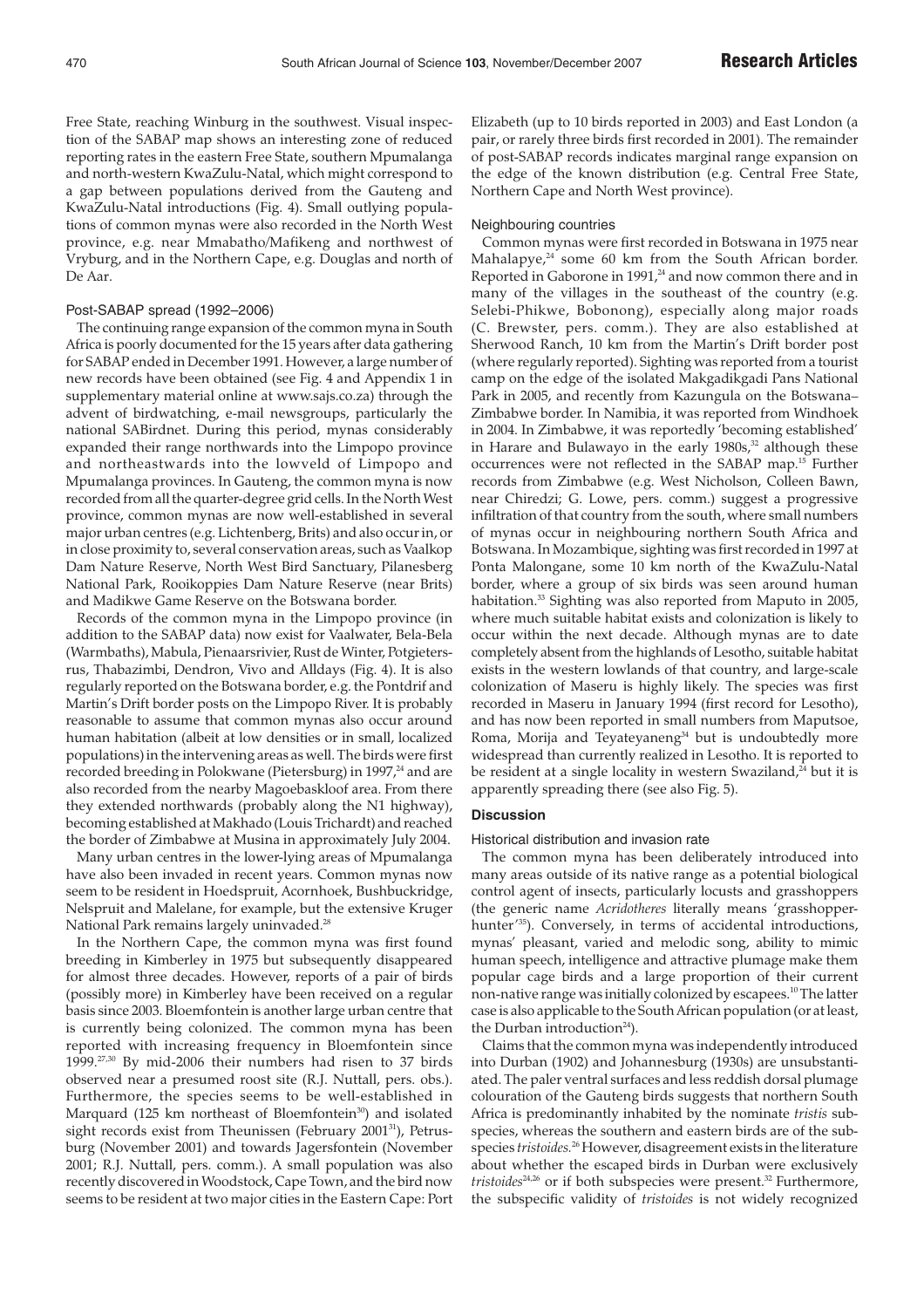(e.g. omitted from Feare & Craig $10$ ), and the morphological differences between these two taxa are at best subtle, and possibly clinal. The assumption that the two introductions were independent was apparently largely based on the absence of common mynas between Johannesburg and Dundee (approximately 330 km) at the time. Given that a ringed common myna recently recovered in Groenkloof, Pretoria, moved 381 km in little more than one year, $27$  this criterion alone cannot be viewed as conclusive evidence for an independent introduction. As has been demonstrated for another invasive alien bird species in southern Africa, the house sparrow (*Passer domesticus*)*,* <sup>36</sup> it is possible that occasional long-distance dispersal (so-called 'leap-frogging') occurs in the common myna.

As has been found in Australia,<sup>37</sup> the population size and range of the common myna increased slowly after the initial introduction, $9$  possibly as a result of a small founder population<sup>5</sup> and the Allee effect.<sup>36</sup> In the latter case, the initial spread of an introduced organism is initially retarded due to a small population size, reduced fecundity and minimal juvenile dispersal. Once the population increases above a specified threshold level, a major acceleration in the population growth rate, and

consequently a rapid range expansion, occurs. The duration of this initial lag period, potentially affected by factors such as propagule size and activity levels of people,<sup>38</sup> is expected to vary between regions, as common mynas in Israel took only 'a few years' to start rapidly expanding their range.<sup>39</sup>

Factors affecting common mynas' success in South Africa

Duncan *et al.*<sup>5</sup> showed that most highly successful introduced alien birds are closely associated with human habitation and modified habitats. For example, of 48 alien bird species introduced to South Africa, only seven have established viable populations and only four of these, all commensals of humans and one of which is the common myna, are considered to be widespread.<sup>9</sup> Our study clearly supported this close association with urban habitats at the national scale, the latter areas being characterized by high human population numbers that is indicative of the common myna's distribution range. The significant spatial congruence between high levels of land transformation and myna distribution patterns also comes as no surprise with (i) human population density showing a strong positive relationship with land transformation patterns across South Africa,<sup>40</sup> and (ii) most highly transformed parts of South Africa represent urban/built-up areas and permanent cultivated lands,<sup>13,14</sup> both being highly suitable habitat conditions for the common myna.10,24 Indeed, at least for Israel, it has been suggested that agricultural fields may act as stepping-stones for mynas to expand their distribution range from one major urban area to another (S. Kark, pers. comm.). Furthermore, its large native range spans a variety of climatic and topographic zones,<sup>41</sup> which has also been implicated in its success as an invader throughout the world. However, Brooke *et al.*<sup>23</sup> suggested that cold temperatures in the arid interior of South Africa might arrest the common myna's spread southwestwards of its current distribution. Global climate change could also result in a southward shift of the current range.<sup>9</sup>

The success of invasive common mynas in South Africa is further explained by a number of biological, physiological and



**Fig. 5**. Common myna distribution in southern Africa. Small populations that are thought to be either extinct or non-invasive, or records of vagrant birds are indicated with white circles.Grey circles represent populations isolated from the main distribution range that are resident or expanding. The core distribution range (in South Africa) is indicated with dark shading and follows Harrison et  $al$ .<sup>15</sup> Light grey shading indicates areas where the species occurs at lower densities.

ecological characters. It meets most of the criteria given for successful invasion by Dean:<sup>9</sup> the common myna was repeatedly introduced, is strongly associated with humans, is omnivorous and opportunistic, often roosts and feeds in flocks, can utilize alien vegetation and has a wide climatic tolerance.<sup>10,23,26,42</sup> In terms of its breeding biology, more beneficial characters exhibited by the common myna include solitary nesting, a high average clutch size, and adaptability in regard to choice of nest site.<sup>43</sup> Most of these characteristics are shared by the common starling, another invasive alien sturnid in South Africa that has dramatically increased its range in the last century.<sup>44</sup>

#### Consequences for indigenous biodiversity and humans

Despite severe public persecution, the adverse effects of introduced common mynas on indigenous biodiversity in South Africa have not been well documented, and most descriptions are of an anecdotal nature (but see Birkhead<sup>45</sup>). Elsewhere, mynas are often criticized for competing with indigenous birds<sup>46</sup> and mammals<sup>47</sup> for nesting cavities, which has been shown to act as a limiting resource for many species throughout the world.<sup>48</sup> Predation of chicks and eggs, and direct attacks on adults of indigenous and other alien birds, have been reported in some areas, particularly island ecosystems.<sup>10</sup> Interspecific aggression between common mynas and indigenous urban birds (e.g. laughing dove (*Streptopelia senegalensis*), crested barbet (*Trachyphonus vaillantii*), red-throated wryneck (*Jynx ruficollis*) Karoo thrush *Turdus smithi*), Cape sparrow (*Passer melanurus*), and southern masked-weaver (*Ploceus velatus*); R. Geyser, K. Hattingh, pers. comm.; D.S.P., pers. obs.) are occasionally witnessed, but potential displacement of indigenous species is believed to be limited to the local scale.<sup>26</sup> The largest proportion of the common myna's diet consists of insects and other invertebrates; ironically, mynas are now believed to destroy beneficial insects in some of the areas where they were originally introduced to reduce the numbers of pest insects.<sup>10</sup>

When insects are scarce, fruits and seeds make up a more important component of their diet. At such times, common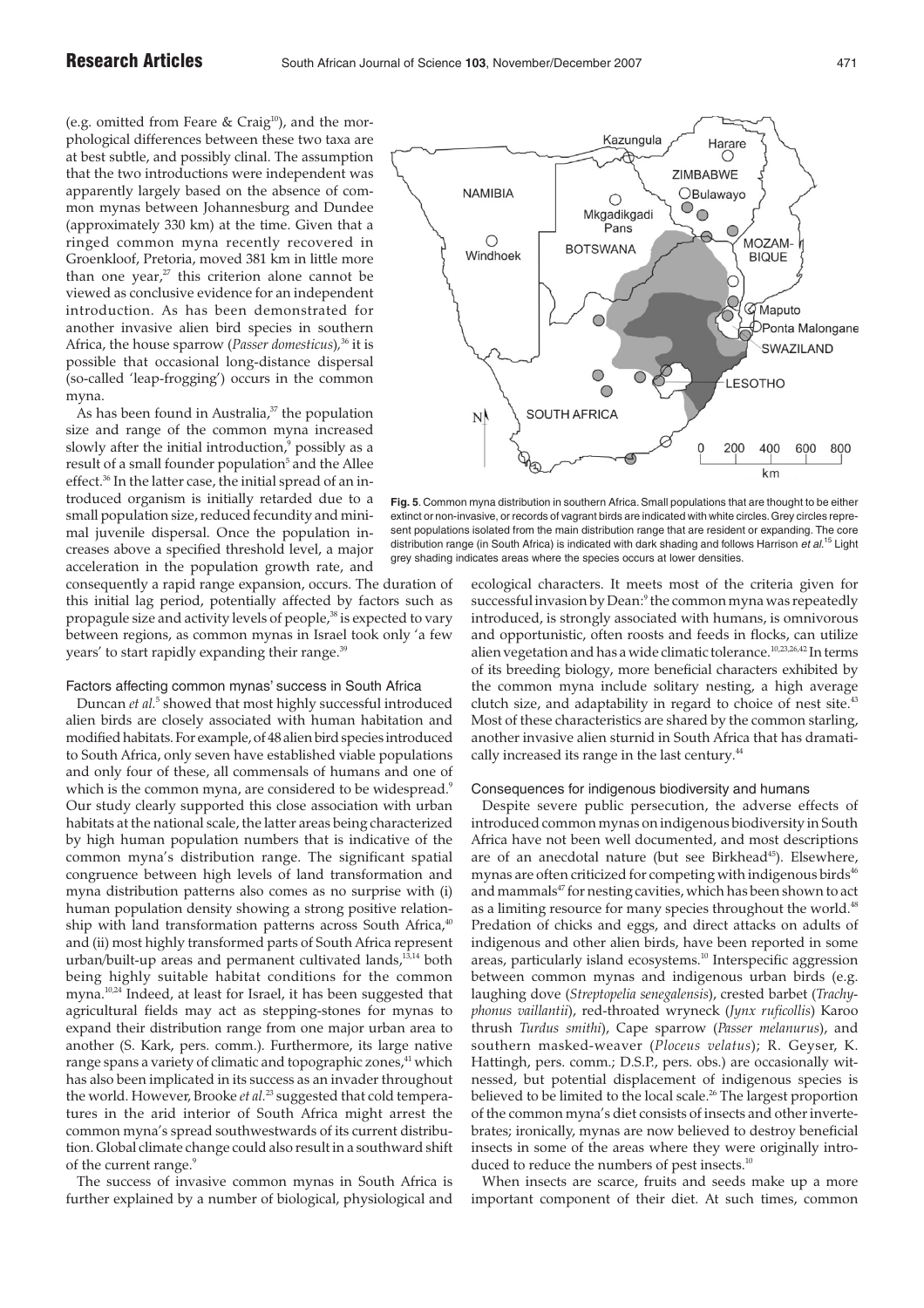mynas can become agricultural pests.<sup>41</sup> Mynas have also been implicated in the spread of invasive alien plants in some parts of the world (e.g. *Lantana camara* in Hawaii<sup>2</sup>) by acting as seed dispersal agents. Furthermore, mynas can potentially contribute to the spread of parasites (e.g. the mite *Ornithonyssus bursa,* which can cause dermatitis in humans $47$ ) and diseases (e.g. avian malaria *Plasmodium circumflexum*10), especially in areas where they congregate in close proximity to humans, e.g. communal roost sites. Such communal roosts (which can be up to several thousand individuals strong) are also exceedingly noisy, cause damage to trees by limb-breaking and accumulation of droppings, and have unpleasant odours.<sup>42</sup>

If the common myna is indeed a threat to biodiversity conservation in South Africa, its presence in conservation areas is of particular concern. Our results indicate that, although myna distribution is not explicitly tied to the distribution of protected areas, the species does not avoid such areas (see Fig. 2). Moreover, this result is probably quite conservative, seeing that our investigations were based on a scale that is probably too coarse to identify finer-scale patterns (see also ref. 49). Unfortunately, our study was limited to a relatively coarse scale  $(15' \times 15'$  grid cells) as this was the scale at which the data for the Southern African Bird Atlas Project<sup>15</sup> were collected. It is likely that a finerresolution study, revealing finer-scale effects, will show a higher degree of overlap between myna distribution and protected areas. Indeed, mynas are conspicuous members of the avian communities of many of the smaller, more isolated reserves that are distributed throughout South Africa's moister eastern regions. It is likely, given the common mynas' close association with people, that its presence in protected areas is in part an indirect result of human distribution encroaching onto such sites.<sup>40</sup>

The common myna's range expansion has been particularly rapid and extensive in South Africa's Limpopo province, and it now occurs in many urban centres adjacent to the extensive Kruger National Park for example (see Fig. 2 inset). Common mynas have been recorded in this reserve on occasion (e.g. at Lower Sabie, November 2000; Talamati camp, January 2001<sup>28</sup>) but these individuals have been controlled or have disappeared soon after first being noticed.<sup>28</sup> The park has therefore not been invaded to any considerable extent (at the time of writing). In general, most of the sightings in the KNP are singletons or pairs of birds and have been made mainly along the western border of the park (L.C. Foxcraft, pers. comm.) and one can therefore assume that these individuals are always within a few minutes' flight of some form of human habitation outside the reserve. Nevertheless, at least some suitable habitat exists in the park, particularly in the larger tourist camps (e.g. Skukuza) and the common myna's presence on or just outside the park's borders (e.g. Sabie Sand Game Reserve, Orpen Gate area, Malelane Gate) has prompted the KNP's Alien Biota Section to issue a biohazard warning for the species in the park (L.C. Foxcroft, pers. comm.).

#### **Conclusions**

The continuing range expansion of the common myna in South Africa is a popular but contentious topic of debate among ecologists, birders and the general public. It is surprising, however, given the bird's abundance in thousands of suburban gardens throughout the country that very few empirical studies have quantitatively assessed the effects that increasing myna populations are having on indigenous birds. In particular, it is widely believed that they compete with, and eventually displace local birds, but evidence for this is lacking in the literature. Birders should be encouraged to keep notes on any such

interspecific interactions and the introduction and spread of alien species in general. From a biogeographical viewpoint at least, the common myna is a fascinating and relevant study subject. We hope that this paper will stimulate further research (from both an ecological and conservation perspective) on invasive species and the common myna in particular.

We would like to thank the all the birders around the country who allowed us a peek into their notebooks: Geoff Lowe, Shaun Peard, Rihann Geyser, Chris Brewster, Pauline Leinberger, Greg Lock, Marius Wheeler, Chris Roche, Les Underhill, Mark Anderson, Peter Oosthuizen, John van Zyl, Etienne Marais, Greg Davies, Hans Schouwink, Oscan van Eyssen, Anthony Cooper, Lester Niss, Mike Bridgeford, Johan Snyman, Stuart Groom, Ross Wanless, David Weaver, Rob Webster, Richard Hurt, Giles Mulholland, Neil Whyte, Richard Rae, Adam Welz, John Bradshaw, Phil Penlington, John McAllister, Kobus Pienaar, Tony Archer, Richard Hurt, Rolf Becker, Ursula Franke and Phil Whittington. B.J.V.R. and D.S.P. acknowledge support from the DST-NRF Centre of Excellence for Invasion Biology.

Received 10 July 2006. Accepted 5 September 2007.

- 1. Sala O.E., Chapin F.S., Armesto J.J., Berlow E., Bloomfield J., Dirzo R., Huber-Sanwald E., Huenneke L.F., Jackson B., Kinzig A., Leemans R., Lodge D.M., Mooney H.A., Oesterheld M., Poff N.L., Sykes M.T., Walker B.H., Walker M. and Wall D.H. (2000). Biodiversity—Global biodiversity scenarios for the year 2100. *Science* **287**, 1770–1774.
- 2. Pimentel D., Lach L., Zuniga R. and Morrison D. (2000). Environmental and economic costs of nonindigenous species in the United States. *BioScience* **50**, 53–65.
- 3. Blackburn T.M. and Duncan R.P. (2001). Establishment patters of exotic birds are constrained by non-random patterns in introduction. *J. Biogeogr.* **28**, 927–939.
- 4. Case T.J. (1996). Global patterns in the establishment and distribution of exotic birds. *Biol. Conserv.* **78**, 69–96.
- 5. Duncan R.P., Blackburn T.M. and Sol D. (2003). The ecology of bird introductions. *Annu. Rev. Ecol. Syst.* **34**, 71–98.
- 6. Cassey P., Blackburn T.M., Jones K.E. and Lockwood J.L. (2004). Mistakes in the analysis of exotic species establishment: source pool designation and correlates of introduction success among parrots (Aves: Psittaciformes) of the world. *J. Biogeogr.* **31**, 277–284.
- 7. Cassey P., Blackburn T.M., Russell G.J., Jones K.E. and Lockwood J.L. (2004). Influences on the transport and establishment of exotic bird species: an analysis of the parrots (Psittaciformes) of the world. *Glob. Change Biol.* **10**, 417–426.
- 8. Cassey P., Blackburn T.M., Duncan R.P. and Lockwood J.L. (2005). Lessons from the establishment of exotic species: a meta-analytical case study using birds. *J. Anim. Ecol.* **74**, 250–258.
- 9. Dean W.R.J. (2000). Alien birds in southern Africa: what factors determine their success? *S. Afr. J. Sci.* **96**, 9–14.
- 10. Feare C. and Craig A. (1998). In *Starlings and Mynas,* pp. 157–161. Christoper Helm, London.
- 11. Lim H.C., Sodhi N.S., Brook B.W. and Soh M.C.K. (2003). Undesirable aliens: factors determining the distribution of three invasive bird species in Singapore. *J. Trop. Ecol.* **19**, 685–695.
- 12. Lowe S., Browne M., Boudjelas S. and de Poorter M. (2000). *100 of the World's Worst Invasive Alien Species. A selection from the Global Invasive Species Database.* The Invasive Species Specialist Group (ISSG), a specialist group of the Species Survival Commission (SSC) of the World Conservation Union (IUCN), Auckland.
- 13. Thompson M. (1996). The standard land-cover classification scheme for remote-sensing application in South Africa. *S. Afr. J. Sci.* **92**, 34–42.
- 14. Fairbanks D.H.K., Thompson M.W., Vink D.E., Newby T., van den Berg H.M. and Everard D.A. (2000). The South African land-cover characteristics database: a synopsis of the landscape. *S. Afr. J. Sci.* **96**, 69–86.
- 15. Harrison J.A., Allan D.G., Underhill L.G., Herremans M., Tree A.J., Parker V. and Brown C.J. (eds). (1997). *The Atlas of Southern African Birds.* BirdLife South Africa, Johannesburg.
- 16. Anon. (1996). *Population Census 1996.* Statistics South Africa, Pretoria.
- 17. Anon. (2001). *Census 2001: Key Results.* Statistics South Africa, Pretoria.
- 18. WDPA (2004). *World database on protected areas.* IUCN-WCPA and UNEP-WCMC, Washington, D.C.
- 19. BIRP (2005). Birds in Reserves Project. Online: www.birds.sanbi.org
- 20. PCC. (2005). Pretoria Conservation Challenge. Online:www.birding.co.za/ challenge
- 21. Cyrus D. and Robson N. (1980). *Bird Atlas of Natal.* University of Natal Press, Pietermaritzburg.
- 22. Tarboton W.R., Kemp M.J. and Kemp A.C. (1987). *Birds of the Transvaal.*Transvaal Museum, Pretoria.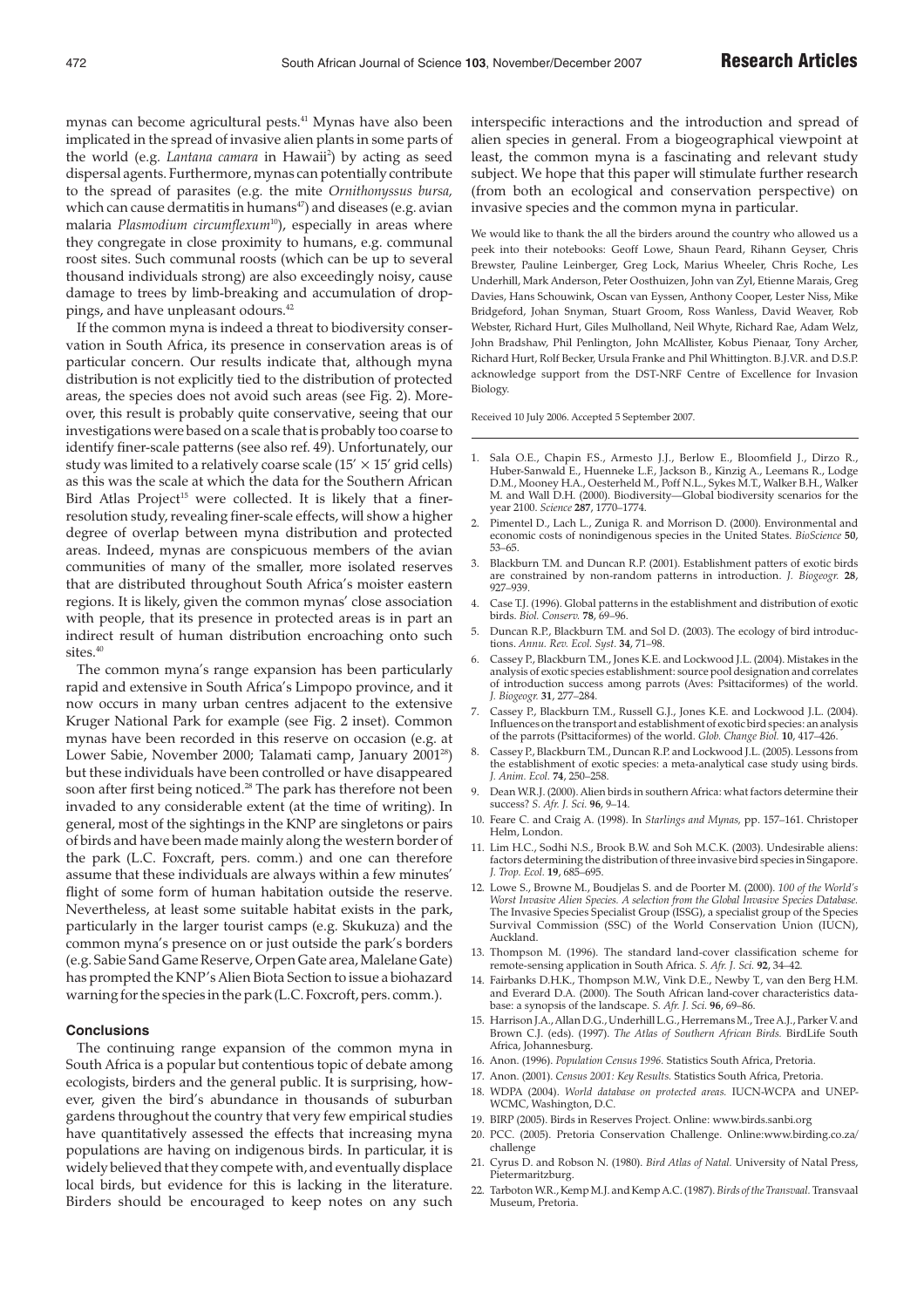- 23. Brooke R.K., Lloyd P.H. and De Villiers A.L. (1986). Alien and translocated terrestrial vertebrates in South Africa. In *The Ecology and Management of Biological Invasions in Southern Africa,* eds I.A.W. MacDonald, F.J. Kruger and A.A. Ferrar, pp. 63–74. Oxford University Press, Cape Town.
- 24. Craig A.J.F.K. (1997). Indian myna *Acridotheres tristis.* In *The Atlas of Southern African Birds,* vol. 2., eds J.A. Harrison, D.G. Allan, L.G. Underhill, M. Herremans, A.J. Tree, V. Parker and C.J. Brown, pp. 454–455. BirdLife South Africa, Johannesburg.
- 25. Carr A. (1988). The Indian myna—colonisation of Pretoria. *Laniarius* **32**, 10–14.
- 26. Hockey P.A.R, Dean W.R.J. and Ryan P.G. (eds) (2005). *Roberts Birds of Southern Africa,* 7th edn. The Trustees of the John Voelcker Bird Book Fund, Cape Town.
- 27. Oschadleus H.D. (2001). Report on recoveries received at SAFRING: July 2000—June 2001. *Afring News* **30**, 74–81.
- 28. Foxcraft L.C. and Richardson D.M. (2003). Managing alien invasions in the Kruger National Park, South Africa. In *Plant Invasions: Ecological Threats and Management Solutions,* eds L.E. Child, J.H. Brock, G. Brundu, K. Prach, P.M. Pyšek and M. Williamson, pp. 385-403. Backhuys Publishers, the Netherlands.
- 29. Nuttall R.J. (1999). Sightings of interest: Free State Region.*Mirafra* **16**(2), 27–28.
- 30. Colahan B.D. (2000). The European starling in central Bloemfontein—has the invasion begun? *Mirafra* **17**(1&2), 10–11.
- 31. Nuttall R.J. (2001). Sightings of interest: Free State Region.*Mirafra* **18**(1), 11–15. 32. Fry C.H., Keith S. and Urban E.K. (eds) (2000). *The Birds of Africa,* vol. 6,
- pp. 660–661. Academic Press, London. 33. Parker V. (1999). *The Atlas of the Birds of Sul do Save, Southern Mozambique,* p. 224.
- Avian Demography Unit and Endangered Wildlife Trust, Cape Town and Johannesburg.
- 34. Ambrose D. (2002). Sightings of interest in Lesotho: July 2000–June 2002. *Mirafra* **19**(4), 53–56.
- 35. Clinning C. (1989). *Southern African Bird Names Explained,* p. 2. The Southern African Ornithological Society, Johannesburg.
- 36. Msimanga A. and Slotow R. (2000). The house sparrow *Passer domesticus* (Passeriformes: Ploceidae) invasion of southern Africa: rates and the Allee

effect. *Durban Mus. Novit.* **25**, 5–11.

- 37. Hone J. (1978). Introduction and spread of the common myna in New South Wales. *Emu* **78**, 227–230.
- 38. Williamson M.H. and Fitter A. (1996). The characters of successful invaders. *Biol. Conserv.* **78**, 163–170.
- 39. Holzapfel C., Levin N., Hatzofe O. and Kark, S. (2006). Colonisation of the Middle East by the invasive common myna (*Acridotheres tristis,* L.), with special reference to Israel. *Sandgrouse* **28**, 44–51.
- 40. Chown S.L., van Rensburg B.J., Gaston K.J., Rodrigues A.S.L. and van Jaarsveld A.S. (2003). Energy, species richness, and human population size: conservation implications at a national scale. *Ecol. Appl.* **13**, 1233–1241.
- 41. Martin W.K. (1996). The current and potential distribution of the common myna *Acridotheres tristis* in Australia. *Emu* **96**, 166–173.
- 42. Yap C.A.M., Sodhi N.S. and Brook B.W. (2002). Roost characteristics of invasive mynas in Singapore. *J. Wildl. Manage.* **66**, 1118–1127.
- 43. Tarboton W.R. (2001). *A Guide to the Nests and Eggs of Southern African Birds.* Struik, Cape Town.
- 44. Richardson D.M. (1992). Starlings: why have they been so successful? *African Wildlife* **46**, 207–210.
- 45. Birkhead J. (1988). Indian mynas oust redbilled woodhoopoes and other hole nesters. *Laniarius* **33**, 8–9.
- 46. Pell A.S. and Tidemann C.R. (1997). The impact of two exotic hollow-nesting birds on two native parrots in savannah and woodland in eastern Australia. *Biol. Conserv.* **79**, 145–153.
- 47. Central Coast Indian Myna Action Group (2003). Research report: impact of the common (Indian) myna on health and the environment and recommendations of the implementation of a control program. Central Coast Indian Myna Action Group, Gosford, Australia.
- 48. Newton I. (1994). The role of nest sites in limiting the numbers of hole-nesting birds: a review. *Biol. Conserv.* **70**, 265–276.
- Van Rensburg B.J., Koleff P., Gaston K.J. and Chown S.L. (2004). Spatial congruence of ecological transition at the regional scale in South Africa. *J. Biogeogr.* **31**, 843–854.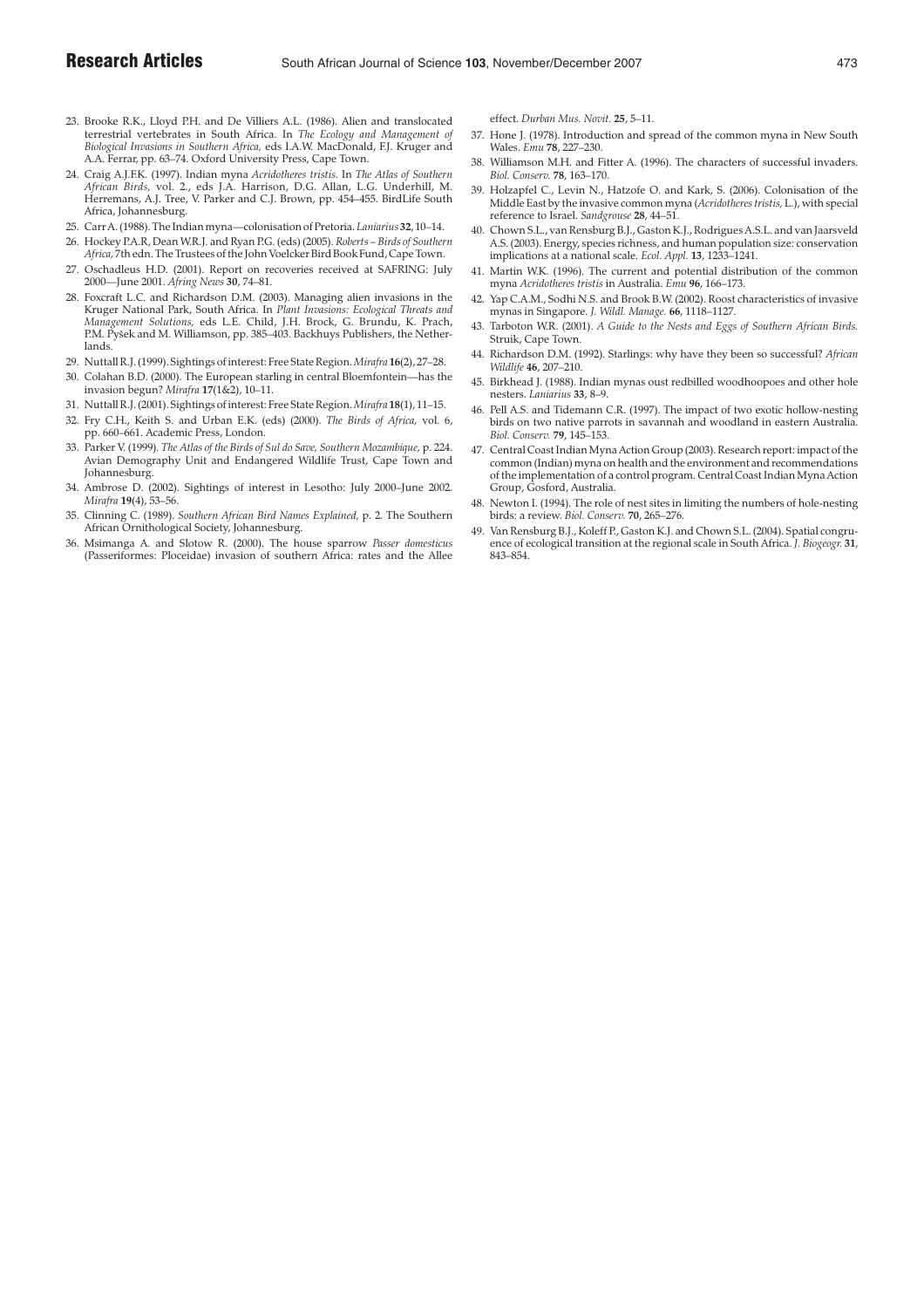## Supplementary material to:

Peacock D.S., van Rensburg B. J. and Robertson M. P. (2007). The distribution and spread of the invasive alien common myna, Acridotheres tristis, L. (Aves: Sturnidae), in southern Africa. S. Afr. J. Sci. **103**, 465–473.

**Appendix 1**. Localities mentioned in the figures and the text. Column headings: Abb., Abbreviation of locality name used in the figures; Lat., latitude; Long., longitude;<br>QDS, quarter-degree square; Province, country, the

| Locality                      | Abb.       | Lat.                      | Long.   | QDS    | Province, country | Section      |
|-------------------------------|------------|---------------------------|---------|--------|-------------------|--------------|
| Acornhoek                     | Ac         | 24°35'S                   | 31°05'E | 2431CA | Mpumalanga, SA    | 1992-2006    |
| Alldays                       | All        | $22^{\circ}40'S$          | 29°06'E | 2229CA | Limpopo, SA       | 1992-2006    |
| Amersfoort                    | Ame        | 27°01'S                   | 29°52'E | 2729BB | Mpumalanga, SA    | 1888-1987    |
| <b>Barberton</b>              | Bar        | $25^{\circ}47'S$          | 31°03'E | 2531CC | Mpumalanga, SA    | 1888-1987    |
| Bela-Bela (Warmbaths)         | Bel        | 24°53'S                   | 28°17'E | 2428CD | Limpopo, SA       | 1992-2006    |
| Bloemfontein                  | Blo        | $29^{\circ}08'S$          | 26°12'E | 2926AA | Free State, SA    | 1992-2006    |
| Bobonong                      |            | $21^{\circ}58^{\prime}S$  | 28°20'E | 2128CD | <b>Botswana</b>   | N. Countries |
| <b>Breyten</b>                | <b>Bre</b> | $26^{\circ}18'S$          | 29°59'E | 2629BD | Mpumalanga, SA    | 1888-1987    |
| <b>Brits</b>                  | Bri        | 25°38'S                   | 27°47'E | 2527DB | North West, SA    | 1992-2006    |
| Bulawayo                      |            | $20^{\circ}09'S$          | 28°35'E | 2028BA | Zimbabwe          | N. Countries |
| <b>Bushbuckridge</b>          | Bu         | $24^{\circ}50^{\prime}$ S | 31°04'E | 2431CC | Mpumalanga, SA    | 1992-2006    |
| Cape Town                     |            | $33^{\circ}55^{\prime}$ S | 18°25'E | 3318CD | Western Cape, SA  | 1888-1987    |
| Carletonville                 | Car        | 26°22'S                   | 27°24'E | 2627AD | Gauteng, SA       | 1888-1987    |
| Chiredzi                      |            | $21^{\circ}03'S$          | 31°40'E | 2131BA | Zimbabwe          | N. Countries |
| De Aar                        |            | 30°39'S                   | 24°01'E | 3024CA | Northern Cape, SA | 1987-1991    |
| Dendron                       | Den        | 23°23'S                   | 29°20'E | 2329AD | Limpopo, SA       | 1992-2006    |
| Douglas                       | Dou        | 29°04'S                   | 23°46'E | 2923BB | Northern Cape, SA | 1987-1991    |
| Dundee                        | Dun        | $28^{\circ}10'S$          | 30°14'E | 2830AB | KwaZulu-Natal, SA | 1888-1987    |
| Durban                        |            | $29^{\circ}51'$ S         | 31°01'E | 2930DD | KwaZulu-Natal, SA | 1888-1987    |
| East London                   |            | 33°02'S                   | 27°55'E | 3327BB | Eastern Cape, SA  | 1992-2006    |
| Gaborone                      |            | 24°38'S                   | 25°54'E | 2425DB | <b>Botswana</b>   | N. Countries |
| Harare                        |            | 17°49'S                   | 31°02'E | 1731CC | <b>Botswana</b>   | N. Countries |
|                               |            | $25^{\circ}45^{\prime}$ S | 27°51'E | 2527DD | North West, SA    | 1888-1987    |
| Hartbeespoort Dam<br>Hermanus |            | 34°25'S                   |         | 3419AC |                   |              |
|                               |            |                           | 19°14'E |        | Western Cape, SA  | 1987-1991    |
| Hluhluwe                      | Hlu        | 28°02'S                   | 32°17'E | 2832AB | KwaZulu-Natal, SA | 1888-1987    |
| Hoedspruit                    | Ho         | 24°21'S                   | 30°58'E | 2430BD | Limpopo, SA       | 1992-2006    |
| Johannesburg                  | Jhb        | 26°12'S                   | 28°05'E | 2628AA | Gauteng, SA       | 1888-1987    |
| Kazungula                     |            | 17°47'S                   | 25°16'E | 1725CD | Zambia            | N. Countries |
| Kimberley                     | Kim        | 28°44'S                   | 24°46'E | 2824DB | Northern Cape, SA | 1888-1987    |
| Kokstad                       | Kok        | 30°33'S                   | 29°25'E | 3029CB | KwaZulu-Natal, SA | 1987-1991    |
| Lichtenburg                   | Lic        | 26°09'S                   | 26°10'E | 2626AA | North West, SA    | 1992-2006    |
| Lower Sabie                   | Low        | 25°07'S                   | 31°55'E | 2531BB | Mpumalanga, SA    | 1992-2006    |
| Mabula                        | Mab        | 24°50'S                   | 27°58'E | 2427DD | Limpopo, SA       | 1992-2006    |
| Madikwe Game Reserve          | Mad        | $24^{\circ}46^{\prime}S$  | 26°19'E | 2426CD | North West, SA    | 1992-2006    |
| Mafikeng                      |            | 25°52'S                   | 25°39'E | 2525DC | North West, SA    | 1987-1991    |
| Magoebaskloof                 | Mag        | 23°51'S                   | 30°02'E | 2329DD | Limpopo, SA       | 1992-2006    |
| Mahalapye                     |            | $23^{\circ}04'S$          | 26°50'E | 2326BB | <b>Botswana</b>   | N. Countries |
| Makhado (Louis Trichardt)     | Mak        | $23^{\circ}03'S$          | 29°54'E | 2329BB | Limpopo, SA       | 1992-2006    |
| Malelane                      | Mal        | 25°29'S                   | 31°31'E | 2531BC | Mpumalanga, SA    | 1992-2006    |
| Maputo                        |            | $26^{\circ}10'S$          | 32°42'E | 2632BA | Mozambique        | N. Countries |
| Marguard                      | Maq        | $28^{\circ}40^{\prime}$ S | 27°26'E | 2827CB | Free State, SA    | 1992-2007    |
| Martin's Drift                | Mar        | 22°59'S                   | 27°56'E | 2327BB | Limpopo, SA       | 1992-2006    |
| Maseru                        | Mas        | 29°19'S                   | 27°29'E | 2927AD | Lesotho           | N. Countries |
| Mmabatho                      | Mma        | $25^{\circ}51^{\prime}$ S | 25°38'E | 2525DC | North West, SA    | 1987-1991    |
| Modimolle (Nylstroom)         | Mod        | 24°42'S                   | 28°24'E | 2428CB | Limpopo, SA       | 1987-1991    |
| Morija                        | Mor        | 29°38'S                   | 27°31'E | 2927CB | Lesotho           | N. Countries |
| Musina                        | Mus        | 22°21'S                   | 30°03'E | 2230AC | Limpopo, SA       | 1992-2006    |
| Nelspruit                     | Nel        | 25°28′S                   | 30°58'E | 2530BD | Mpumalanga, SA    | 1992-2006    |
| North West Bird Sanctuary     | Nor        | 25°19'S                   | 2725°/E | 2527AD | North West, SA    | 1992-2006    |
| Orpen Gate                    | Or         | 24°29'S                   | 31°23'E | 2431AD | Mpumalanga, SA    | 1992-2006    |
| Ottoshoop                     | Ott        | $25^{\circ}45^{\prime}$ S | 25°57'E | 2525DD | North West, SA    | 1987-1991    |
| Paulpietersburg               | Pau        | 27°25'S                   | 30°49'E | 2730BD | KwaZulu-Natal, SA | 1987-1991    |
| Petrusburg                    | Pet        | 29°07'S                   | 25°25'E | 2925AB | Free State, SA    | 1992-2009    |
| Pienaarsrivier                | Pin        | $25^{\circ}12'S$          | 28°18'E | 2528AA | Limpopo, SA       | 1992-2006    |
| Pietermaritzburg              | Piet       | 29°37'S                   | 30°23'E | 2930CB | KwaZulu-Natal, SA | 1888-1987    |
| Pilanesberg National Park     | Pil        | $25^{\circ}16'S$          | 27°05'E | 2527AC | North West, SA    | 1992-2006    |
| Polokwane (Pietersburg)       | Pol        | $23^{\circ}54'S$          | 29°27'E | 2329CD | Limpopo, SA       | 1992-2006    |
| Ponta Malongane               |            | 26°47'S                   | 32°53'E | 2632DD | Mozambique        | N. Countries |
| Pontdrif                      | Pon        | $22^{\circ}13'S$          | 29°10'E | 2229AA | Limpopo, SA       | 1992-2006    |
| Port Elizabeth                |            | $33^{\circ}58'$ S         | 25°35'E | 3325DC | Eastern Cape, SA  | 1987-1991    |
| Potchefstroom                 | Pot        | $26^{\circ}43'$ S         | 27°06'E | 2627CA | North West, SA    | 1888-1987    |
| Potgietersrus                 | Pog        | $24^{\circ}11'S$          | 29°01'E | 2429AA | Limpopo, SA       | 1992-2006    |
| Pretoria                      | Pta        | $25^{\circ}42'S$          | 28°13'E | 2528CC | Gauteng, SA       | 1888-1987    |
| Roma                          | Rom        | 29°27'S                   | 27°42'E | 2927BC | Lesotho           | N. Countries |
| Rooikoppies Dam               | Roo        | 25°39′S                   | 27°47'E | 2527BC | North West, SA    | 1992-2006    |
|                               |            |                           |         |        |                   |              |